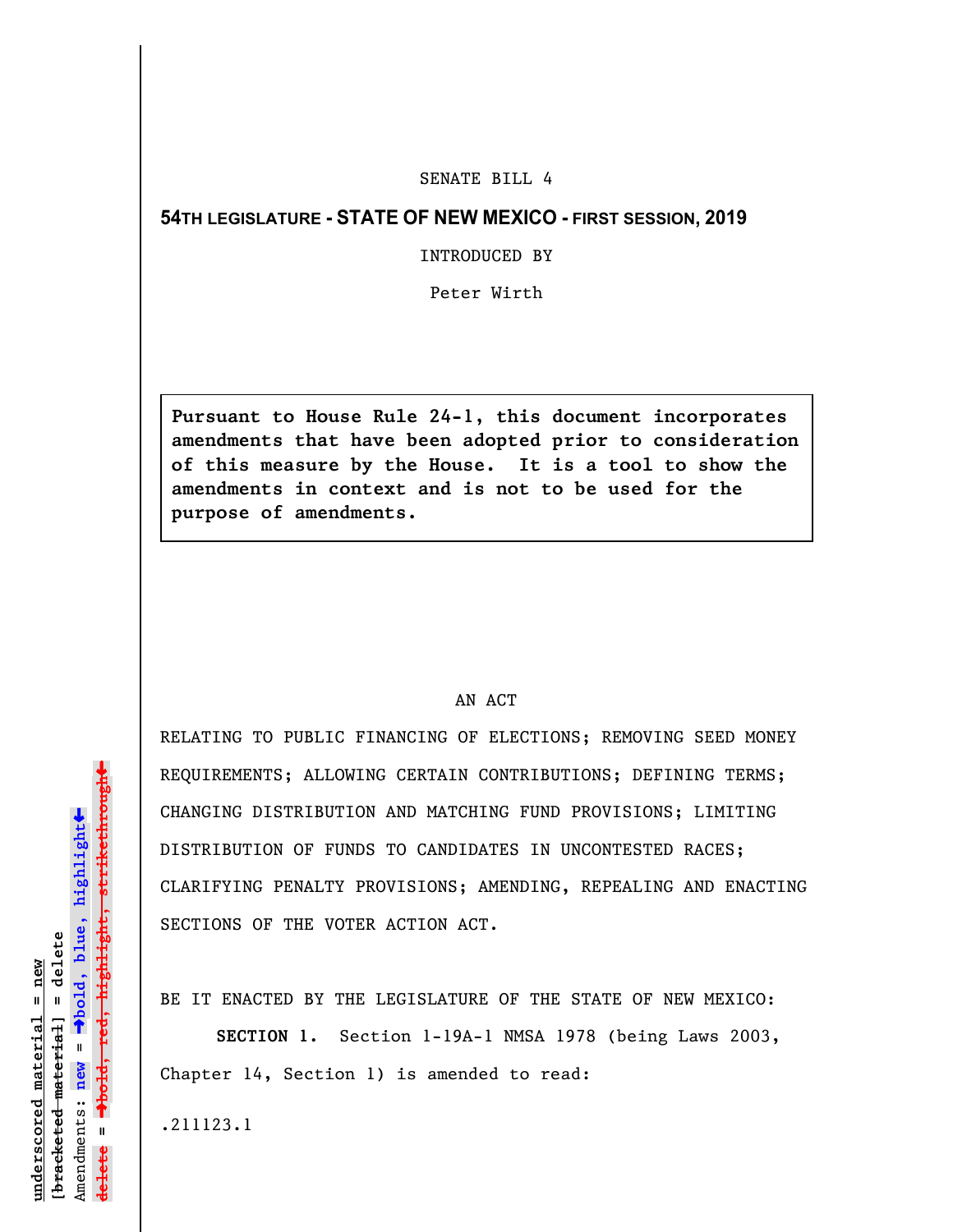"1-19A-1. SHORT TITLE.--[Sections 1 through 17 of this act] Chapter 1, Article 19A NMSA 1978 may be cited as the "Voter Action Act"."

**SECTION 2.** Section 1-19A-2 NMSA 1978 (being Laws 2003, Chapter 14, Section 2, as amended) is amended to read:

"1-19A-2. DEFINITIONS.--As used in the Voter Action Act:

A. "applicant candidate" means a candidate who is running for a covered office and who is seeking to be a certified candidate in a primary or general election;

B. "certified candidate" means a candidate running for a covered office who chooses to obtain financing pursuant to the Voter Action Act and is certified as a Voter Action Act candidate;

C. ["contested election"] "contested" means [an election in which] there are more candidates for a position than the number to be elected to that position;

D. "contribution" means a gift, subscription, loan, advance or deposit of money or other thing of value, including the estimated value of an in-kind contribution, that is made or received for the purpose of supporting or opposing the nomination for election or election of a candidate for public office, including payment of a debt incurred in an election campaign and also including a coordinated expenditure, but "contribution" does not include:

(1) a qualifying contribution;

.211123.1

**underscored material = new [bracketed material] = delete**

bracketed material] = delete inderscored material = new

Amendments: **new** =

Amendments: new

 $\mathbf{I}$ 

**delete =**

º**bold, blue, highlight**

º**bold, red, highlight, strikethrough**

highlight, strikethrough

 $\ddot{\bullet}$ 

 $- 2 -$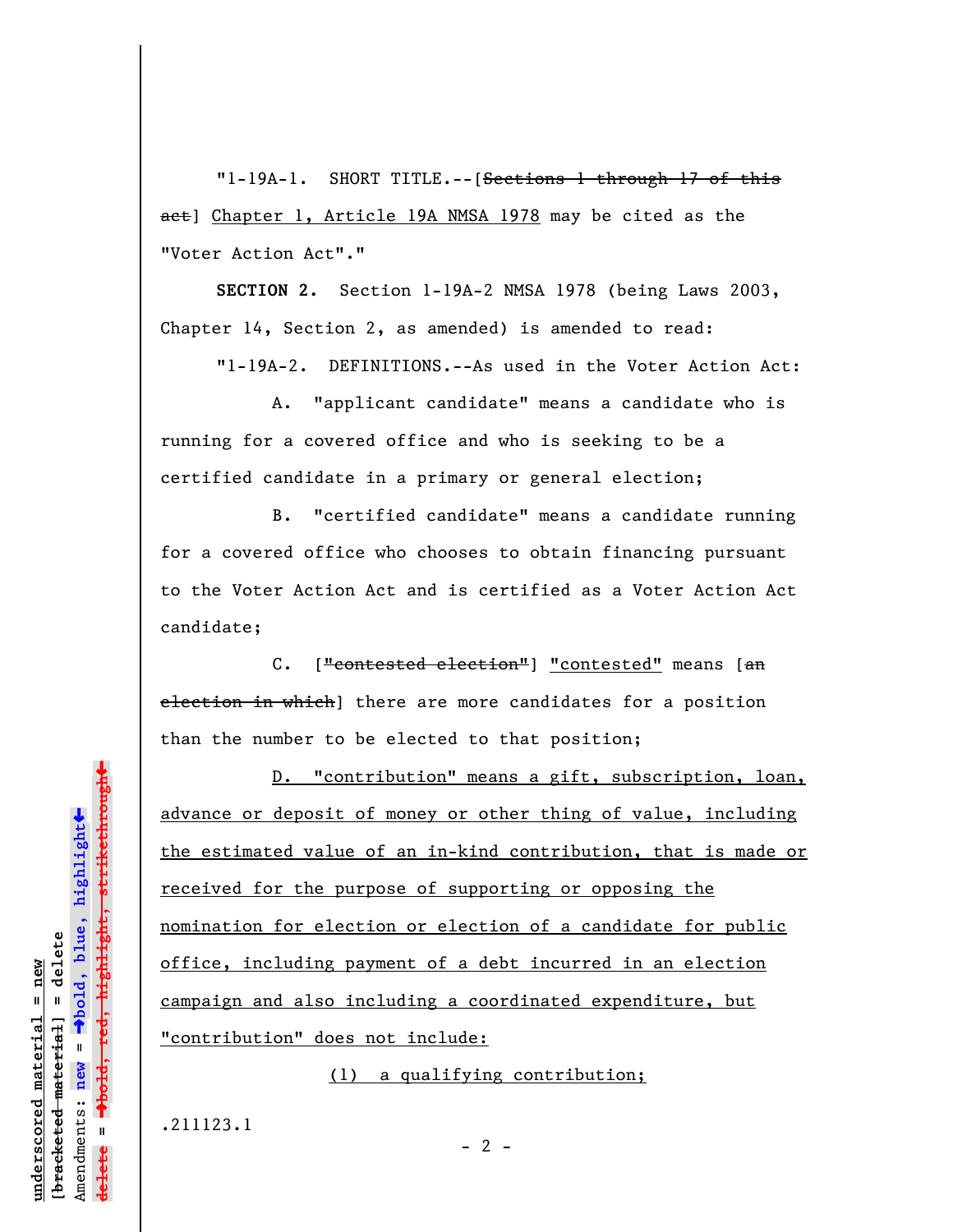(2) the value of services provided without compensation or unreimbursed travel or other personal expenses of individuals who volunteer a portion or all of their time on behalf of a candidate; or

(3) the value of the incidental use of the candidate's personal property, home or business office for campaign purposes; SJC->provided that for each occurrence, the **fair market value does not exceed fifty dollars (\$50.00);←**SJC

E. "coordinated expenditure" means an expenditure that is made:

(1) by a person other than a candidate or campaign committee;

(2) at the request or suggestion of, or in cooperation, consultation or concert with, a candidate, campaign committee or political party or any agent or representative of such a candidate, campaign committee or political party; and

(3) for the purpose of:

(a) supporting or opposing the

nomination or election of a candidate; or

(b) paying for an advertisement that

refers to a clearly identified candidate and that is published and disseminated to the relevant electorate in New Mexico within thirty days before the primary election or sixty days before the general election in which the candidate is on the

.211123.1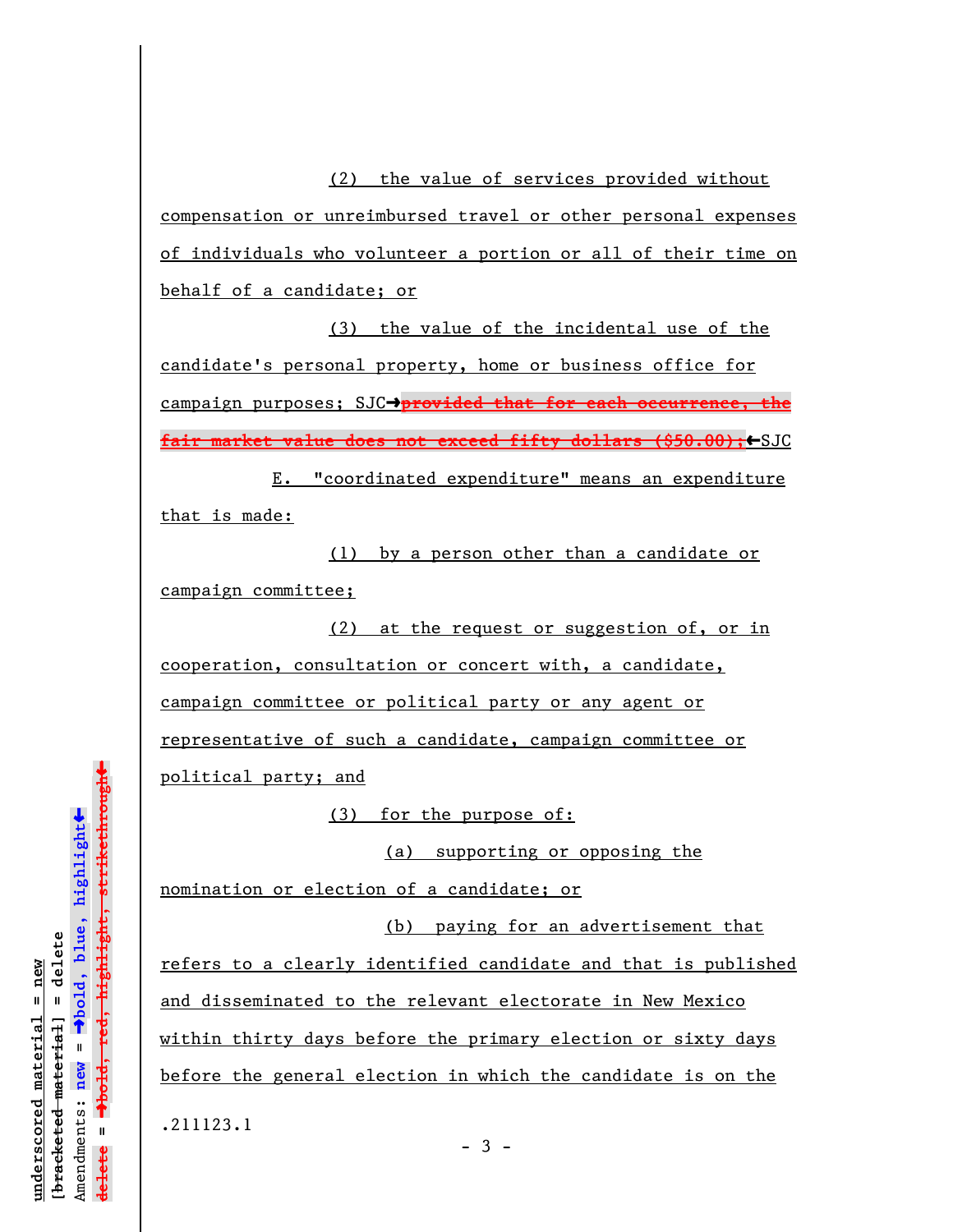ballot;

 $[\frac{D-1}{2}]$  **F.** "covered office" means any office of the judicial department subject to statewide elections and the office of public regulation commissioner;

[E. "election cycle" means the primary and general elections for the same term of the same covered office, beginning on the day after the last general election for the office and ending with the general election. The primary election cycle begins on the first day of the election cycle and ends on the day of the primary election. The general election begins on the day after the primary election and ends on the day of the general election; ]

G. "expenditure" means a payment, transfer or distribution of, or a promise to pay, transfer or distribute, any money or other thing of value for the purpose of supporting or opposing the nomination or election of a candidate;

 $[F-]$  H. "fund" means the public election fund;

[G. "noncertified candidate" means either a candidate running for a covered office who does not choose to participate in the Voter Action Act and who is not seeking to be a certified candidate or a candidate who files a declaration of intent to participate but who fails to qualify;

H. J. "qualifying contribution" means a donation of five dollars (\$5.00) in the form of cash SJC<sup>+</sup>or a check or money order←SJC SJC→, a check, a money order or an electronic

.211123.1

<del>highlight, strikethrough**t**</del> º**bold, red, highlight, strikethrough**  $\ddot{\bullet}$ º**bold, blue, highlight** bracketed material] = delete **[bracketed material] = delete**  $anderscored material = new$ **underscored material = new** Amendments: **new** =  $\bar{\mathbf{u}}$ Amendments: new **delete =** lelete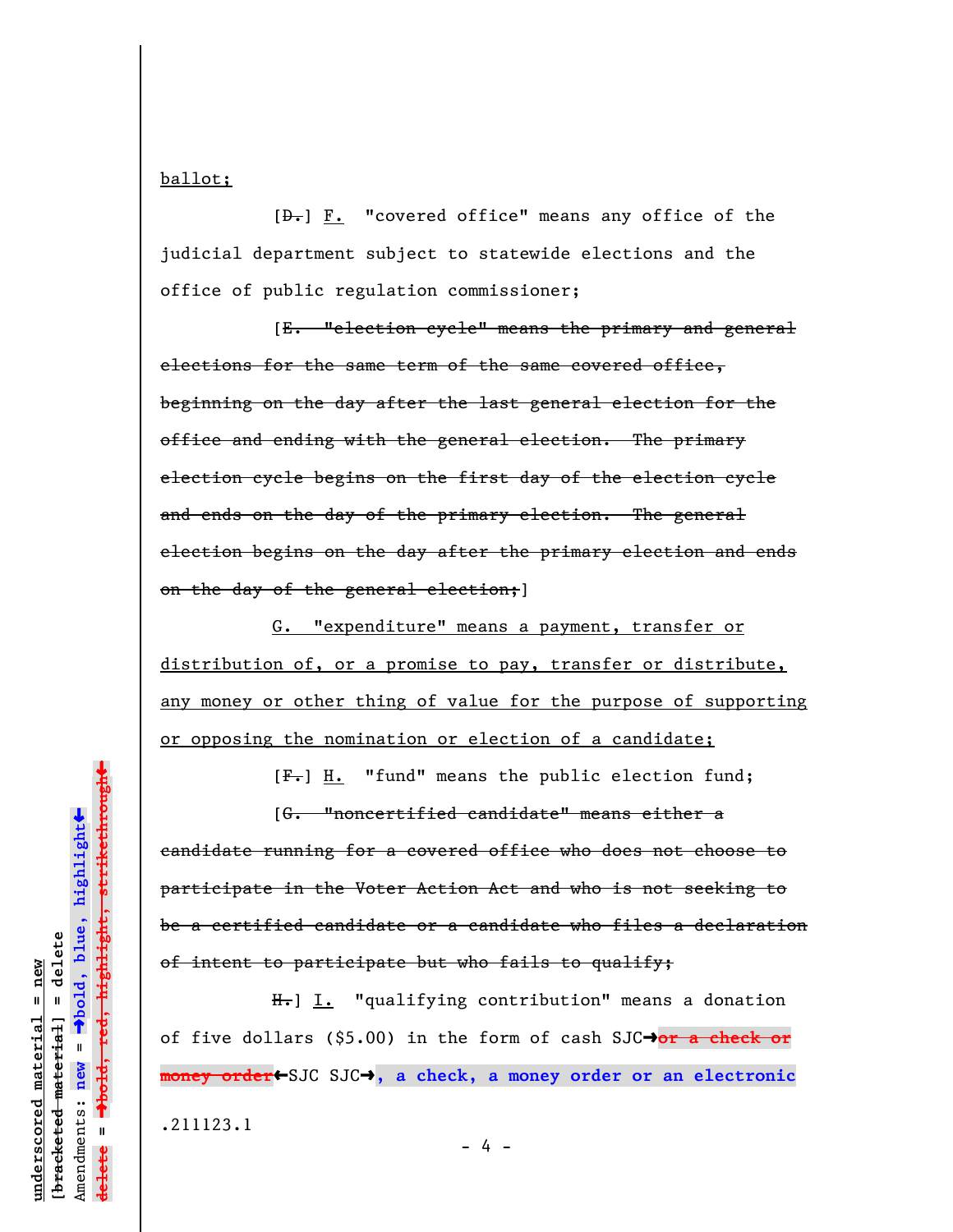form of payment, as prescribed by the secretary, and <a>
SJC payable to the fund in support of an applicant candidate that is:

(1) made by a  $[**registered**]$  voter who is eligible to vote for the covered office that the applicant candidate is seeking;

(2) made during the designated qualifying period and obtained through efforts made with the knowledge and approval of the applicant candidate; and

(3) acknowledged by a receipt that identifies the contributor's name and residential address on forms provided by the bureau of elections and that is signed by the contributor, one copy of which is attached to the list of contributors and sent to the bureau of elections;

 $[\frac{1}{\cdot},]$  J. "qualifying period" means:

(1) for [major party applicant candidates for eovered offices] candidates who are seeking public financing for a primary election or for both a primary and a general election, the period beginning October 1 immediately preceding the election year and ending at 5:00 p.m. on the third Tuesday of March of the election year; and

(2) for [independent and minor party] candidates who are seeking public financing only for a general election, the period beginning [February] January 1 of the election year and ending that year at  $5:00$  p.m. on the [ $f$ iling] .211123.1

º**bold, red, highlight, strikethrough**  $\ddot{\bullet}$ º**bold, blue, highlight**  $b$ racketed material] = delete **[bracketed material] = delete** inderscored material = new **underscored material = new** Amendments: **new** =  $\mathbf{I}$ Amendments: new **delete =**

 $\ddag$ 

 $- 5 -$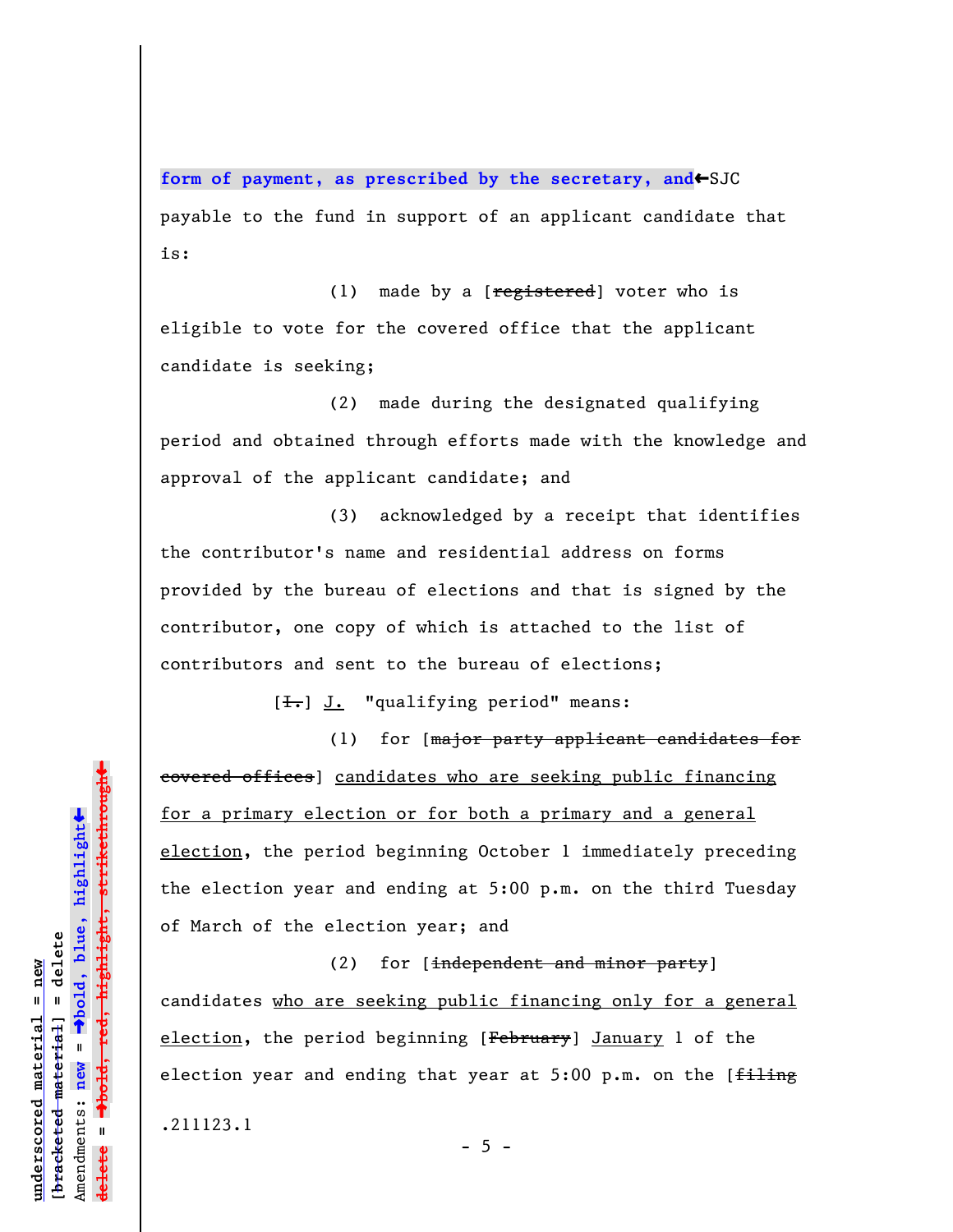date for independent or minor party candidates] twenty-third day following the primary election for the office for which the candidate is running; and

 $[\frac{1}{\sqrt{1}}]$  K. "secretary" means the secretary of state or the office of the secretary of state  $[**and**]$ 

K. "seed money" means a contribution raised for the primary purpose of enabling applicant candidates to collect qualifying contributions and petition signatures]."

**SECTION 3.** Section 1-19A-3 NMSA 1978 (being Laws 2003, Chapter 14, Section 3) is amended to read:

"1-19A-3. TERMS OF PARTICIPATION--DECLARATION OF INTENT.--

A. A [candidate] person choosing to obtain financing pursuant to the Voter Action Act shall first file with the secretary a declaration of intent to participate in that act as an applicant candidate for a stated covered office. The declaration of intent shall be filed with the secretary prior to or during the qualifying period according to forms and procedures developed by the secretary.

B. To become an applicant candidate [choosing to] and participate in the Voter Action Act, a person shall submit a declaration of intent prior to collecting any qualifying contributions or other contributions and make explicit in the declaration that the candidate has complied with and will continue to comply with that act's contribution and expenditure .211123.1

 $- 6 -$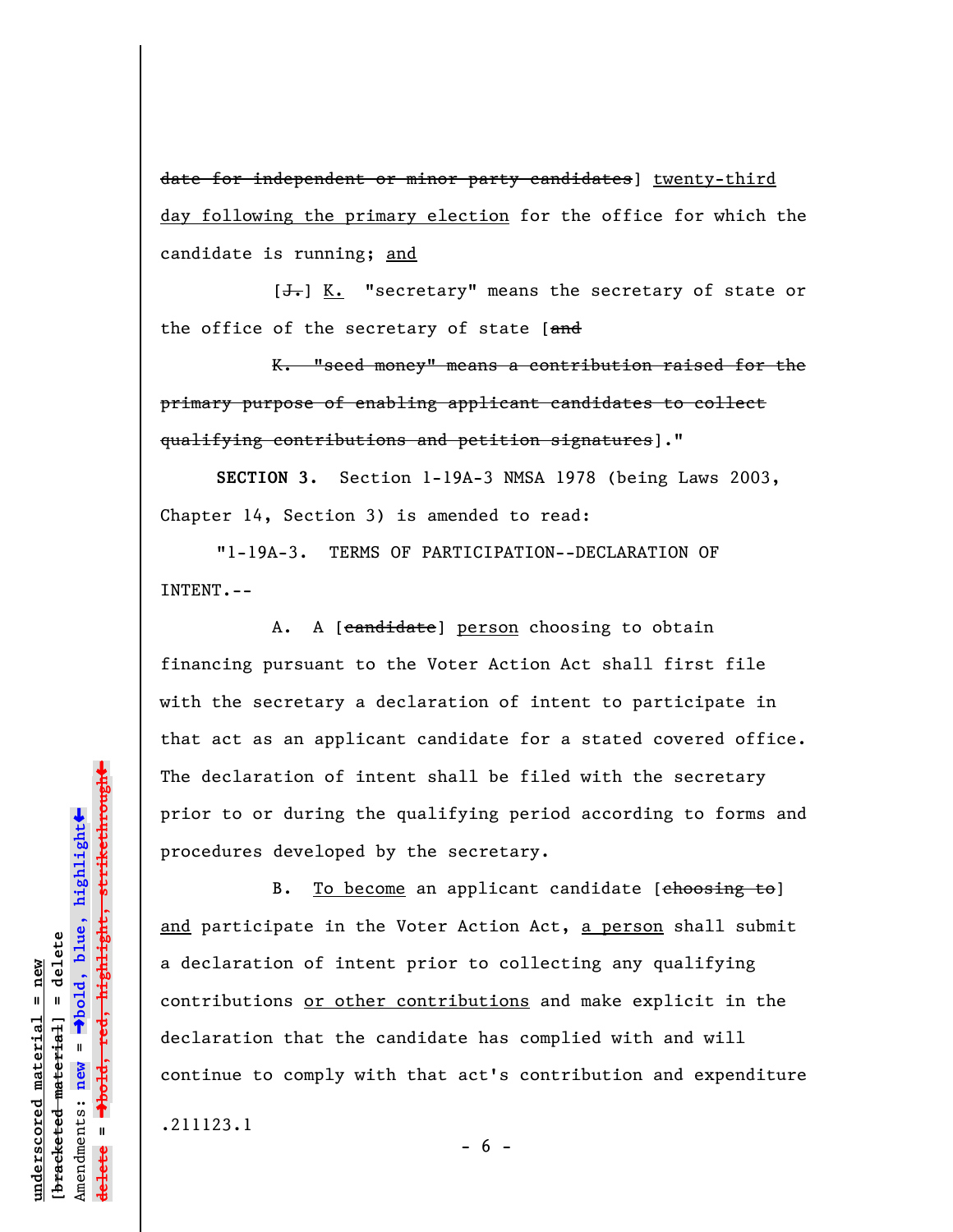limits and all other requirements set forth in that act and rules issued by the secretary.

C. Except as provided in Subsection D of this section, a [candidate] person shall not be eligible to become an applicant candidate if the [candidate] person has accepted contributions totaling [<del>five hundred dollars (\$500) or more or</del> made expenditures totaling five hundred dollars (\$500) or more between the beginning of the qualifying period and filing a declaration of intent] more than one hundred dollars (\$100) from any one contributor during the election cycle in which the person is running for office.

D. A person who has accepted contributions of more than one hundred dollars (\$100) from any one contributor during the election cycle in which the person decides to run for a covered office is still eligible to become an applicant candidate if:

(1) the contributions were for a candidacy for an office other than a covered office and no money was raised for or expended on any campaign-related activity for a covered office during the time those contributions were made;

(2) the person does not solicit or accept contributions for a candidacy for an office other than a covered office or for the purpose of supporting or opposing a ballot measure or another candidate after the person declares candidacy for a covered office or becomes an applicant

- 7 -

.211123.1

 $\ddag$ º**bold, red, highlight, strikethrough**  $\ddot{\bullet}$ º**bold, blue, highlight** bracketed material] = delete **[bracketed material] = delete** inderscored material = new **underscored material = new** Amendments: new = Amendments: **new** =  $\mathbf{u}$ **delete =** lelete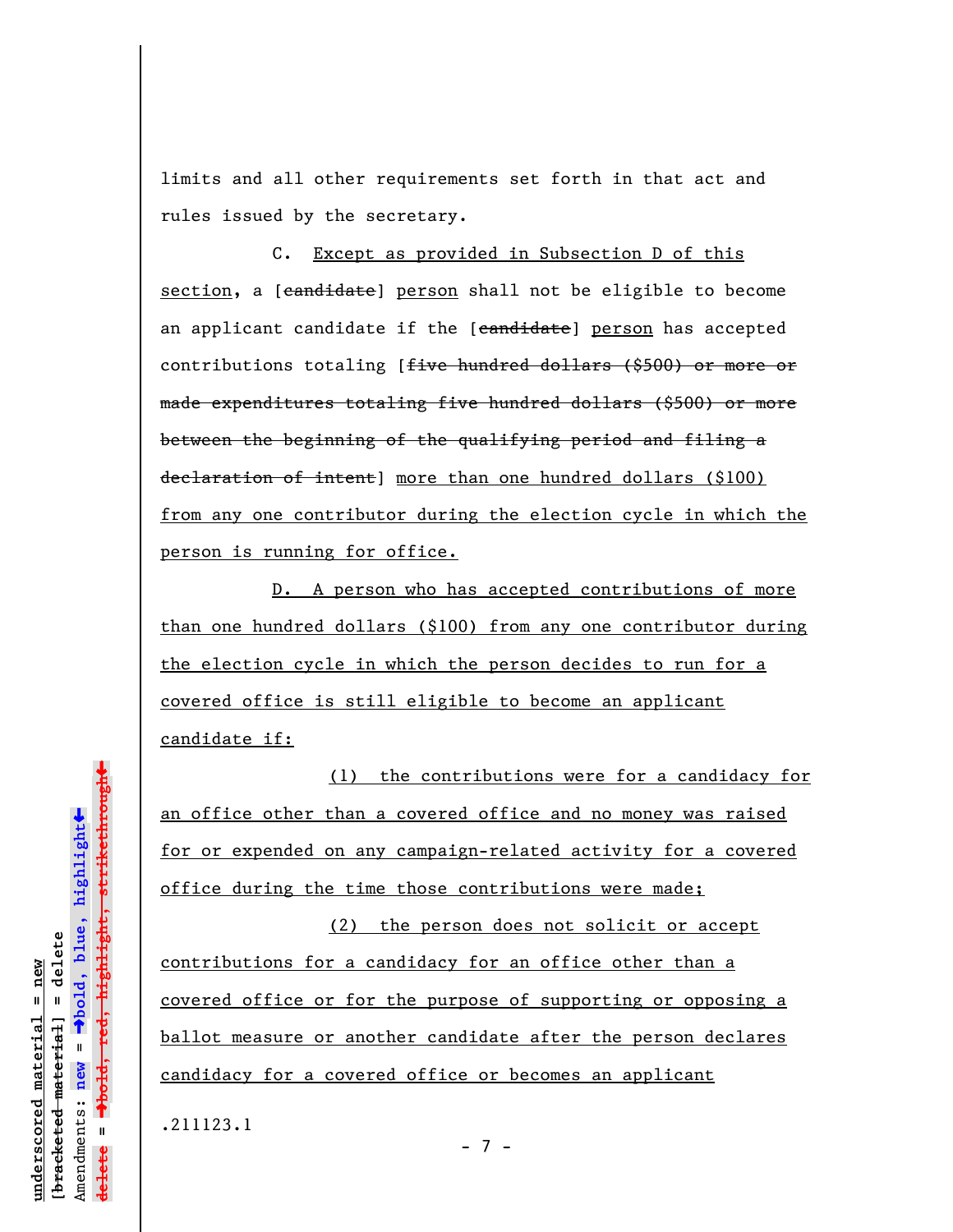candidate;

(3) the person places all campaign account money that was collected before the person became an applicant candidate in a segregated bank account and does not transfer any money into or out of that account for the duration of the person's campaign for a covered office; and

(4) the person agrees that, if elected to the covered office, the person will transfer all money in the campaign account to the fund."

**SECTION 4.** Section 1-19A-6 NMSA 1978 (being Laws 2003, Chapter 14, Section 6) is amended to read:

"1-19A-6. CERTIFICATION.--

A. Upon receipt of a final submittal of qualifying contributions by an applicant candidate, the secretary shall determine from the applicant candidate's statement whether the applicant candidate has:

(1) signed and filed a declaration of intent to obtain financing pursuant to the Voter Action Act in accordance with the requirements of that act;

(2) collected and submitted the appropriate number of qualifying contributions after filing a declaration of intent;

(3) [qualified as] met the qualifications to be a candidate pursuant to other applicable state election law;

- 8 -

(4) complied with [seed money] contribution

.211123.1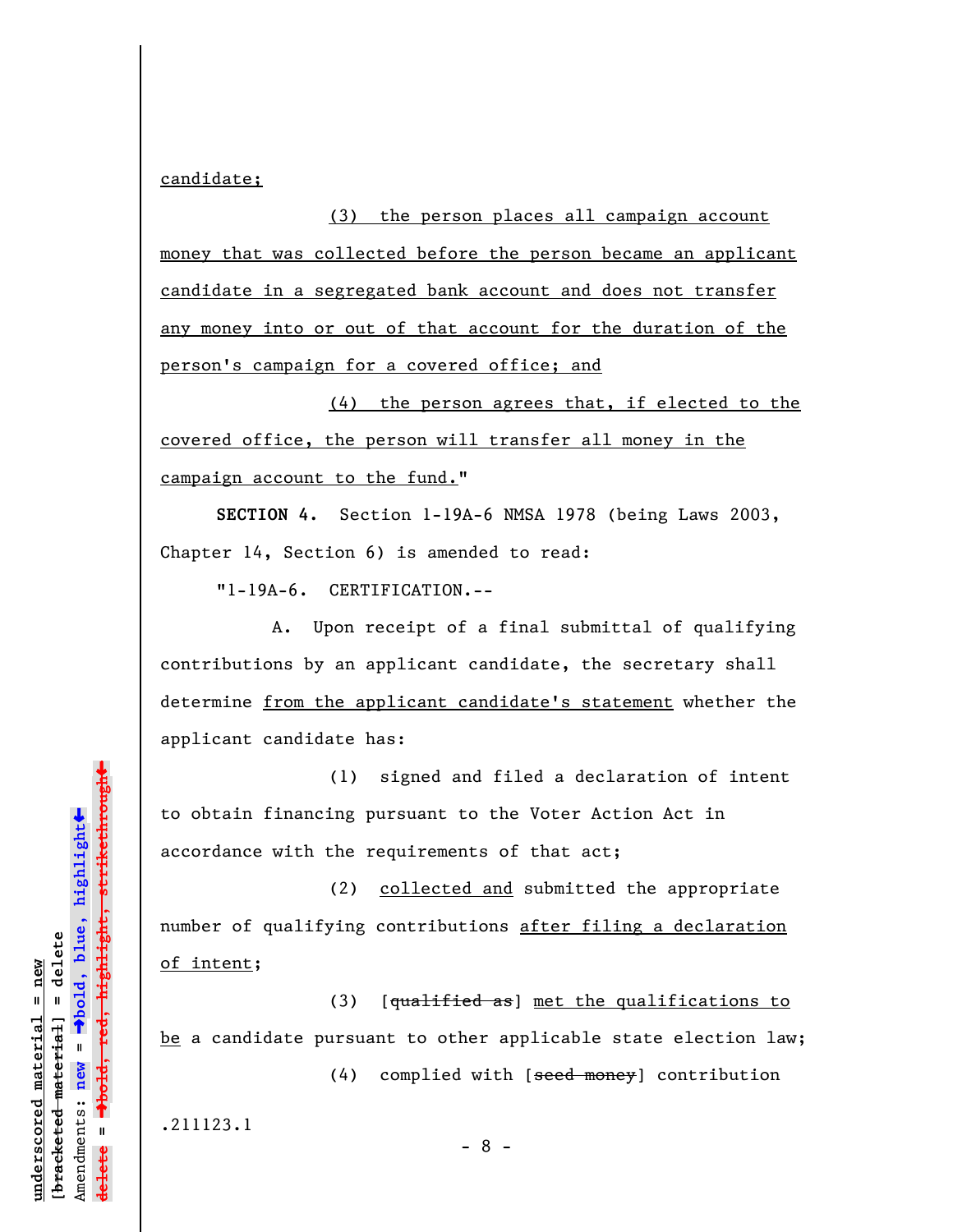and expenditure restrictions; and

(5) otherwise met the requirements for obtaining financing pursuant to the Voter Action Act.

B. The secretary shall certify applicant candidates complying with the requirements of this section as certified candidates as soon as possible and no later than ten days after final submittal of qualifying contributions and certification as a candidate pursuant to other applicable state election law.

C. A certified candidate shall comply with all requirements of the Voter Action Act after certification and throughout the primary election and general election cycles. A certified candidate who accepts public campaign finance funds for the primary election shall comply with all the requirements of the Voter Action Act for the remainder of the election cycle in question, even if [he] the certified candidate decides not to accept such funds for the general election."

**SECTION 5.** Section 1-19A-7 NMSA 1978 (being Laws 2003, Chapter 14, Section 7, as amended) is amended to read:

"1-19A-7. GUIDELINES AND RESTRICTIONS FOR CONTRIBUTIONS TO AND EXPENDITURES OF CERTIFIED CANDIDATES**.**--

A. All money distributed to a certified candidate shall be used only for that candidate's campaign-related purposes in the election [eyele] in which the money was distributed.

B. Money from the fund received by a candidate .211123.1 - 9 -

highlight, strikethrough º**bold, red, highlight, strikethrough**  $\ddot{\bullet}$ º**bold, blue, highlight** bracketed material] = delete **[bracketed material] = delete** inderscored material = new **underscored material = new** Amendments: **new** =  $\mathbf{u}$ Amendments: new **delete =**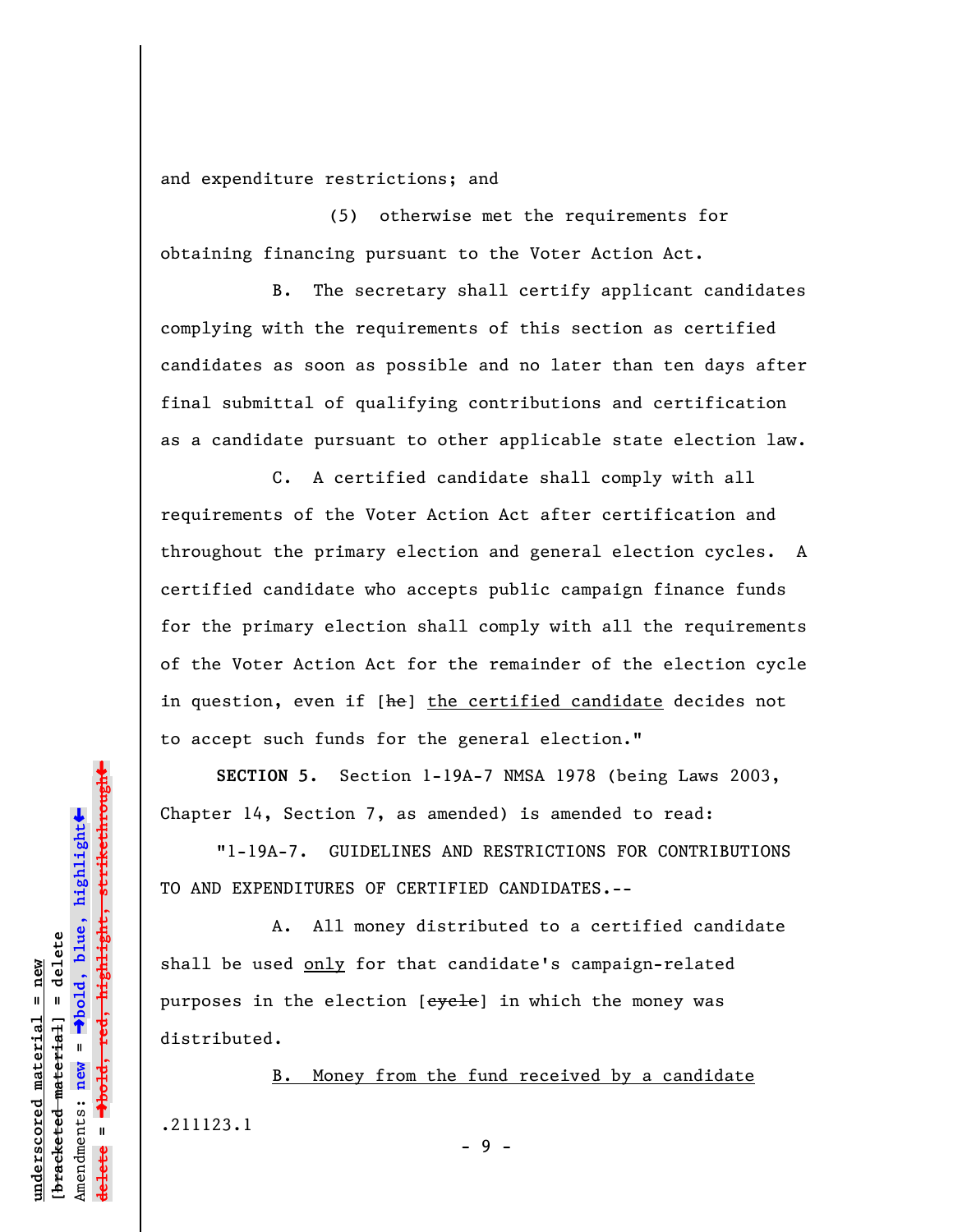shall not be used for:

(1) the candidate's personal living expenses or compensation to the candidate or the candidate's spouse, children or stepchildren;

(2) a contribution to another campaign of the candidate or a payment to retire debt from another such campaign;

(3) a contribution to the campaign of another candidate or to a political party or political committee or to a campaign supporting or opposing a ballot proposition;

(4) an expenditure supporting the election of another candidate or the passage or defeat of a ballot proposition or the defeat of any candidate other than an opponent of the SJC→participating←SJC SJC→certified←SJC candidate SJC<sup>2</sup>; provided that a certified candidate may **purchase joint advertisements or services with other certified** candidates<br/> **example 35 <a>** 

(5) payment of a fine levied by a court or the secretary; or

(6) a gift or transfer for which compensating value is not received.

 $[\frac{B-}{B}]$  C. A certified candidate shall return to the fund any amount that is unspent or unencumbered at the time that person ceases to be a candidate before a primary or general election for which the fund money was distributed. .211123.1

 $-10 -$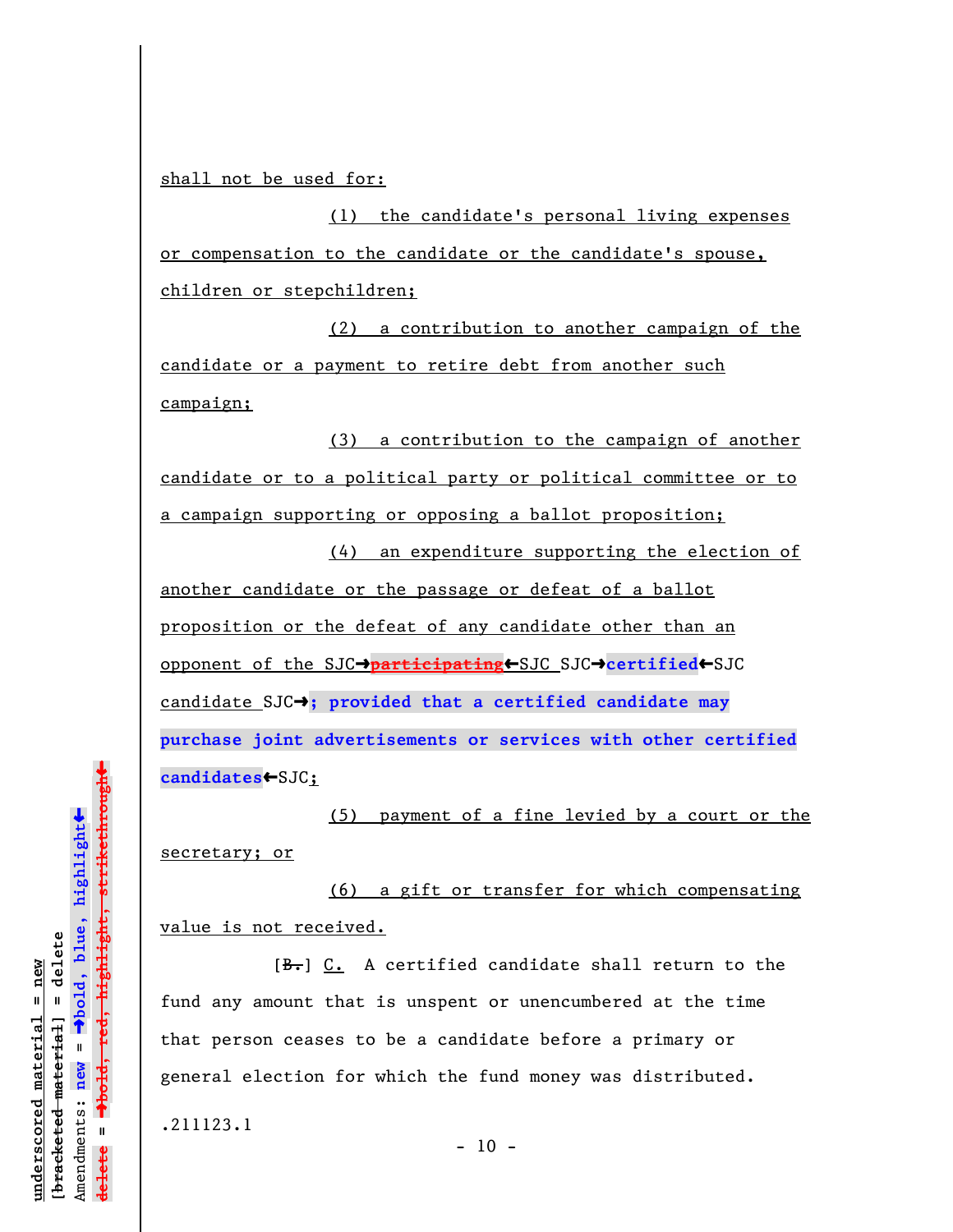$[G<sub>1</sub>]$  D. A certified candidate shall limit total campaign expenditures [and debts] to the amount of money distributed to that candidate from the fund, money received from a political party pursuant to Section 1-19A-8 NMSA 1978 and contributions collected pursuant to Section 8 of this 2019 act. A certified candidate shall not accept contributions [or **loans**] from any other source except the certified candidate's political party, as specified in Section 1-19A-8 NMSA 1978 and contributions collected pursuant to Section 8 of this 2019 act.

 $[\frac{D-1}{2}]$  E. A certified candidate who does not remain a candidate in the general election shall [return to the secretary], within thirty days after the primary election, [any amount that is) transfer to the secretary for deposit in the fund any amount received from the fund, from a political party pursuant to Section 1-19A-8 NMSA 1978 or from private contributors pursuant to Section 8 of this 2019 act that remains unspent or unencumbered by the date of the primary election. [for direct deposit into the fund.

 $E_{\tau}$ ] F. A certified candidate shall [return to the secretary], within thirty days after the general election, [any amount that is) transfer to the secretary for deposit in the fund any amount received from the fund, from a political party pursuant to Section 1-19A-8 NMSA 1978 or from private contributors pursuant to Section 8 of this 2019 act that remains unspent or unencumbered by the date of the general .211123.1

 $\ddag$ º**bold, red, highlight, strikethrough**  $\ddot{\bullet}$ º**bold, blue, highlight** bracketed material] = delete **[bracketed material] = delete** inderscored material = new **underscored material = new** Amendments: **new** =  $\mathbf{I}$ Amendments: new **delete =** lelete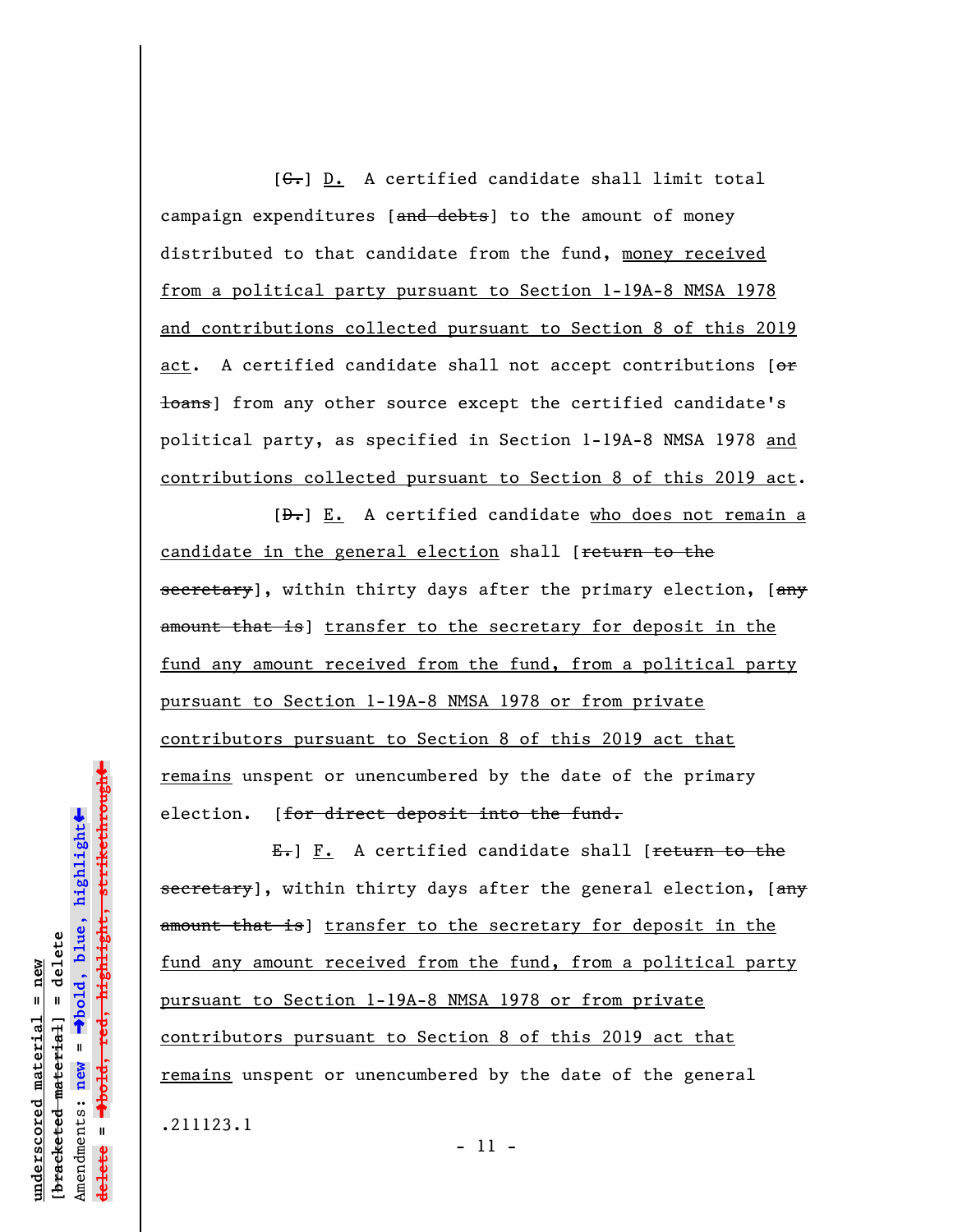election [for direct deposit into the fund].

G. If a certified candidate ceases to be a certified candidate for any reason, the previously certified candidate or candidate's campaign committee shall, within thirty days thereafter, transfer to the secretary for deposit in the fund any amount received from the fund, from a political party pursuant to Section 1-19A-8 NMSA 1978 or from private contributors pursuant to Section 8 of this 2019 act that remains unspent or unencumbered by the date the candidate ceases to be a certified candidate."

**SECTION 6.** Section 1-19A-9 NMSA 1978 (being Laws 2003, Chapter 14, Section 9) is amended to read:

"1-19A-9. CANDIDATE REPORTING REQUIREMENTS.--

A. The secretary shall publish guidelines outlining permissible campaign-related expenditures and penalties for violations of the Voter Action Act by September 1, 2019.

B. Applicant candidates shall file a report listing [seed money] contributions and expenditures with their application for certification.

C. Applicant candidates shall file qualifying contributions with the secretary during the qualifying period according to procedures developed by the secretary. In developing these procedures, the secretary shall use existing campaign reporting procedures and deadlines whenever practical.

D. Certified candidates shall report all

.211123.1

**underscored material = new [bracketed material] = delete**

bracketed material] = delete inderscored material = new

Amendments: **new** =

Amendments: new

 $\mathbf{u}$ 

**delete =**

º**bold, blue, highlight**

º**bold, red, highlight, strikethrough**

 $\ddot{\bullet}$ 

 $\ddag$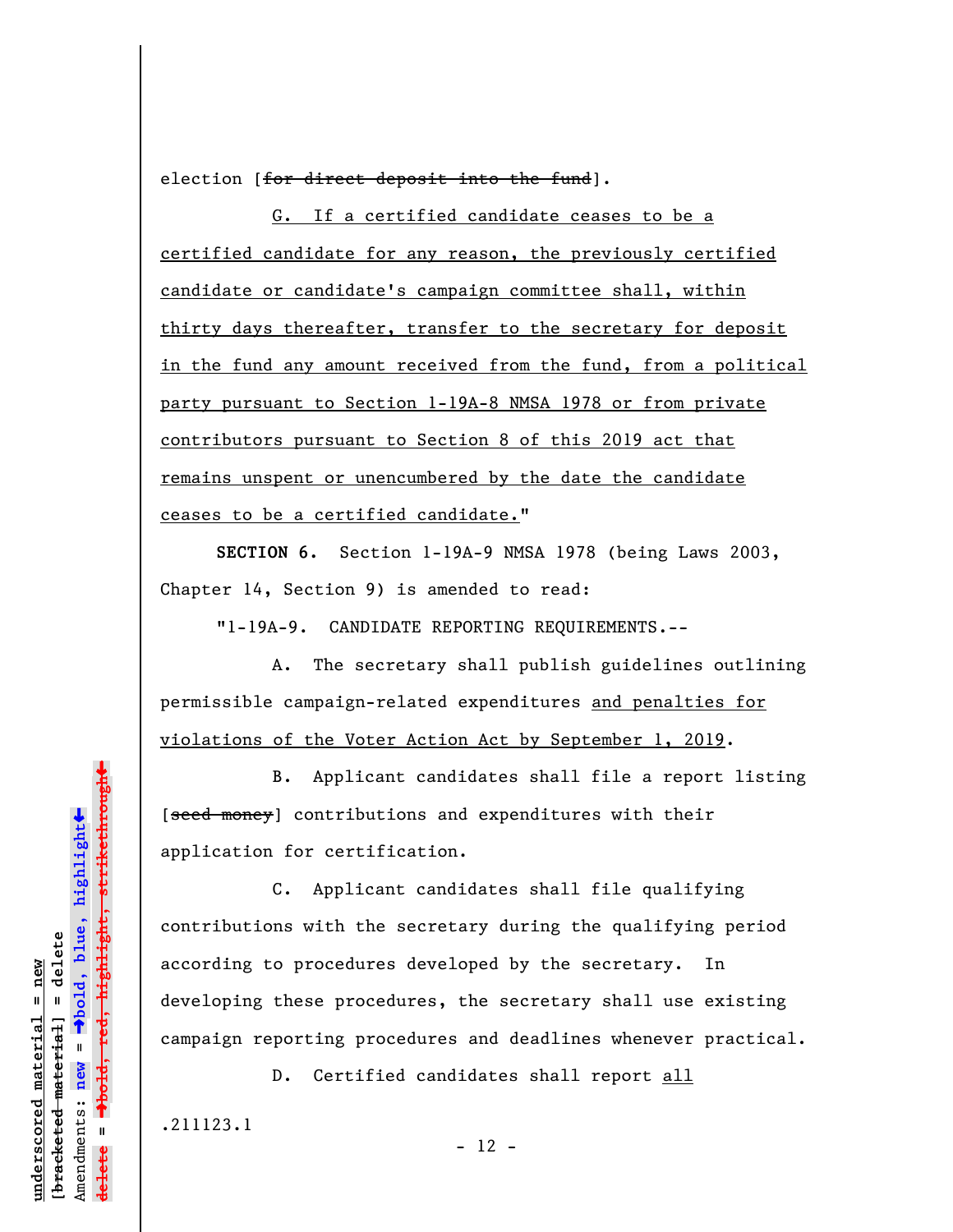contributions and expenditures according to the campaign reporting [requirements] schedule specified in the [Election Gode.

E. In addition to the campaign contribution and expenditure reports specified in the Election Code, all noncertified candidates who have as an opponent a certified candidate shall report to the secretary ten days before the primary and general elections the amount of money spent by that noncertified candidate. This report shall include all previously unreported transactions through 5:00 p.m. two days before the report is due.

 F. A person or political committee that makes expenditures to influence a race involving a certified candidate shall report to the secretary the amount that person or political committee has spent. These reports shall include all previously unreported transactions through 5:00 p.m. two days before the report is due, and shall be submitted as follows:

(1) for the primary election, by 5:00 p.m. on the second Monday in May, by 5:00 p.m. on the eleventh day before the election and by 5:00 p.m. on the Thursday before the election; and

(2) for the general election, by 5:00 p.m. the first Tuesday in October, by 5:00 p.m. on the eleventh day before the election and by 5:00 p.m. on the Thursday before the .211123.1

red<del>, highlight, strikethrough</del> º**bold, red, highlight, strikethrough**  $\ddot{\bullet}$ º**bold, blue, highlight** bracketed material] = delete **[bracketed material] = delete**  $ndegree$  material = new **underscored material = new** Amendments: **new** =  $\mathbf{u}$ Amendments: new **delete =**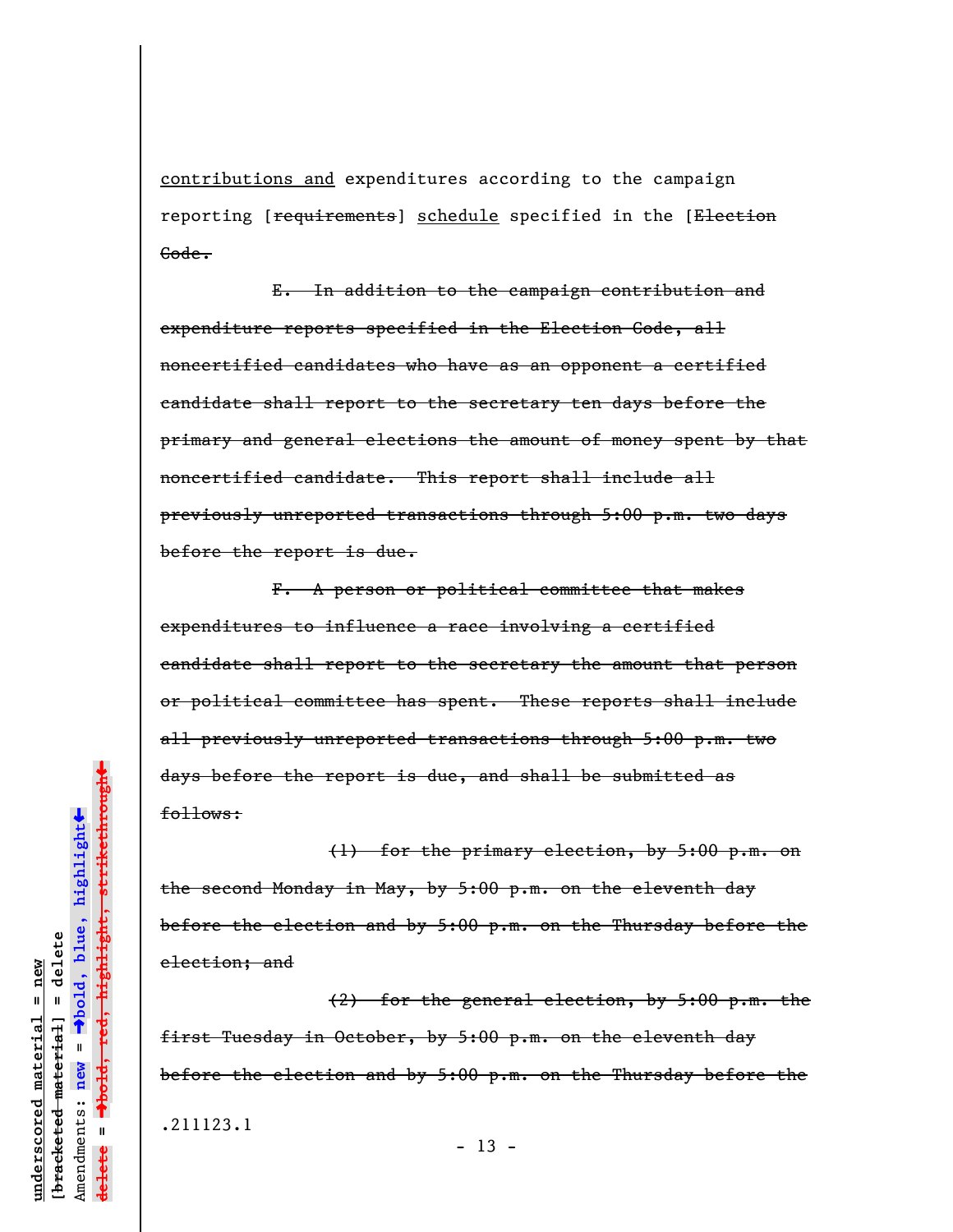election] Campaign Reporting Act."

**SECTION 7.** Section 1-19A-10 NMSA 1978 (being Laws 2003, Chapter 14, Section 10, as amended) is amended to read:

"1-19A-10. PUBLIC ELECTION FUND--CREATION--USE.--

A. There is created in the state treasury the "public election fund" solely for the purposes of:

(1) financing the election campaigns of certified candidates for covered offices;

(2) paying administrative and enforcement costs of the Voter Action Act; and

(3) carrying out all other specified provisions of the Voter Action Act.

B. The state treasurer shall invest the funds as other state funds are invested, and all income derived from the fund shall be credited directly to the fund. Remaining balances at the end of a fiscal year shall remain in the [election] fund and not revert to the general fund.

C. Money received from the following sources shall be deposited directly into the fund:

(1) qualifying contributions that have been submitted to the secretary;

(2) any recurring balance of unspent fund money distributed to a certified candidate who does not remain a candidate through the primary or general election period for which the money was distributed;

 $- 14 -$ 

.211123.1

º**bold, red, highlight, strikethrough**  $\ddot{\bullet}$ º**bold, blue, highlight** bracketed material] = delete **[bracketed material] = delete** inderscored material = new **underscored material = new** Amendments: **new** =  $\mathbf{u}$ Amendments: new **delete =**

»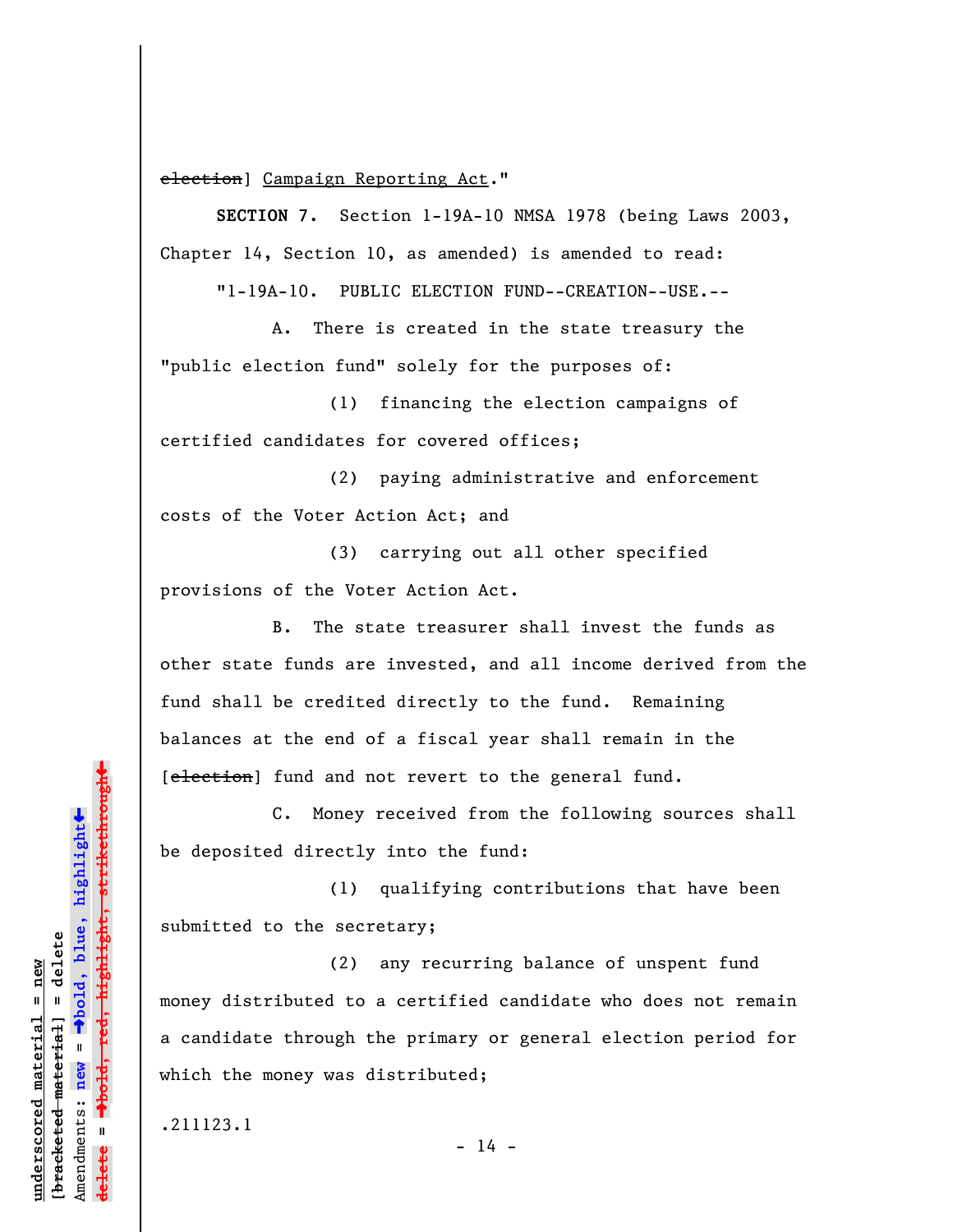(3) money that remains unspent or unencumbered by a certified candidate following the date of the primary election;

(4) money that remains unspent or unencumbered by a certified candidate following the date of the general election;

(5) unspent [seed money that cannot be used for any other purpose] contributions to a candidate;

(6) money distributed to the fund from funds received pursuant to the Uniform Unclaimed Property Act (1995); and

(7) money appropriated by the legislature or as otherwise provided by law.

D. A subaccount shall be established in the fund, and money in the subaccount shall only be used to pay the costs of carrying out the provisions of the Voter Action Act related to public regulation commission elections.

E. Two hundred thousand dollars (\$200,000) per year shall be collected and deposited in the subaccount for public regulation commission elections as follows:

(1) one hundred thousand dollars (\$100,000) from inspection and supervision fees collected pursuant to Section 62-8-8 NMSA 1978; and

(2) one hundred thousand dollars (\$100,000) from utility and carrier inspection fees collected pursuant to .211123.1  $- 15 -$ 

**underscored material = new [bracketed material] = delete**

bracketed material] = delete mderscored material = new

Amendments: **new** =

Amendments: new

 $\mathbf{u}$ 

**delete =**

º**bold, blue, highlight**

º**bold, red, highlight, strikethrough**

 $\ddot{\bullet}$ 

 $\ddag$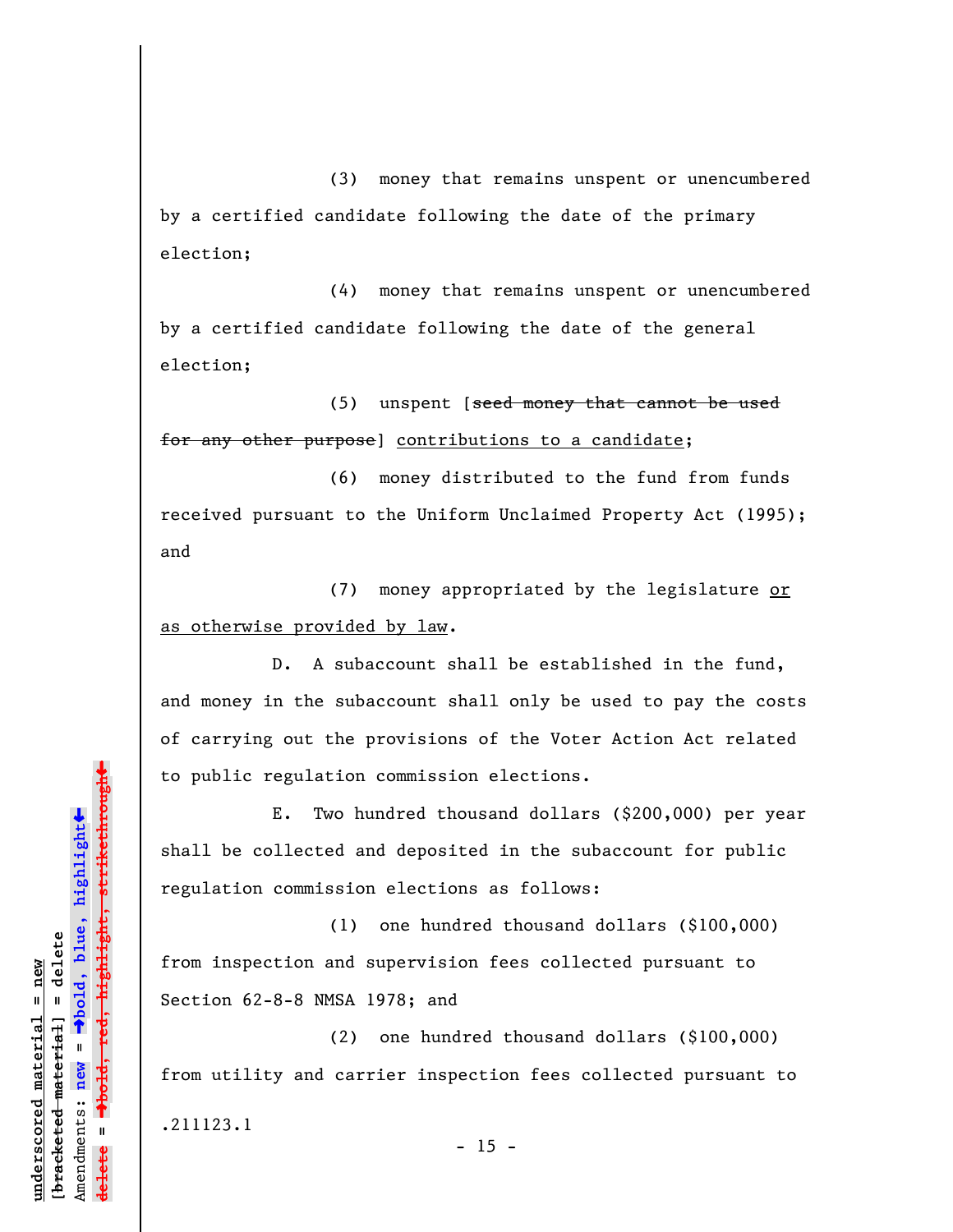Section 63-7-20 NMSA 1978."

**SECTION 8.** A new section of the Voter Action Act is enacted to read:

"[NEW MATERIAL] ALLOWABLE CONTRIBUTIONS.--

A. An applicant candidate may collect contributions during the sixty days immediately preceding the qualifying period and throughout the qualifying period from qualified electors registered to vote in the state. An applicant candidate shall not accept contributions from any other source.

B. A certified candidate may collect contributions from qualified electors registered to vote in the state. A certified candidate shall not accept contributions from any other source, except as allowed pursuant to Section 1-19A-8 NMSA 1978.

C. Total contributions from a qualified elector to a candidate shall not exceed one hundred dollars (\$100) per election cycle."

**SECTION 9.** Section 1-19A-13 NMSA 1978 (being Laws 2003, Chapter 14, Section 13, as amended) is amended to read:

"1-19A-13. AMOUNT OF FUND DISTRIBUTION.--

A. By [August 1, 2007] September 1 of each oddnumbered year, the secretary shall determine the amount of money to be distributed to each certified candidate for the election cycle ending with the next general election  $[\frac{1}{10} \frac{2008}{1}]$ , based on the type of election and the provisions of Subsections .211123.1

 $- 16 -$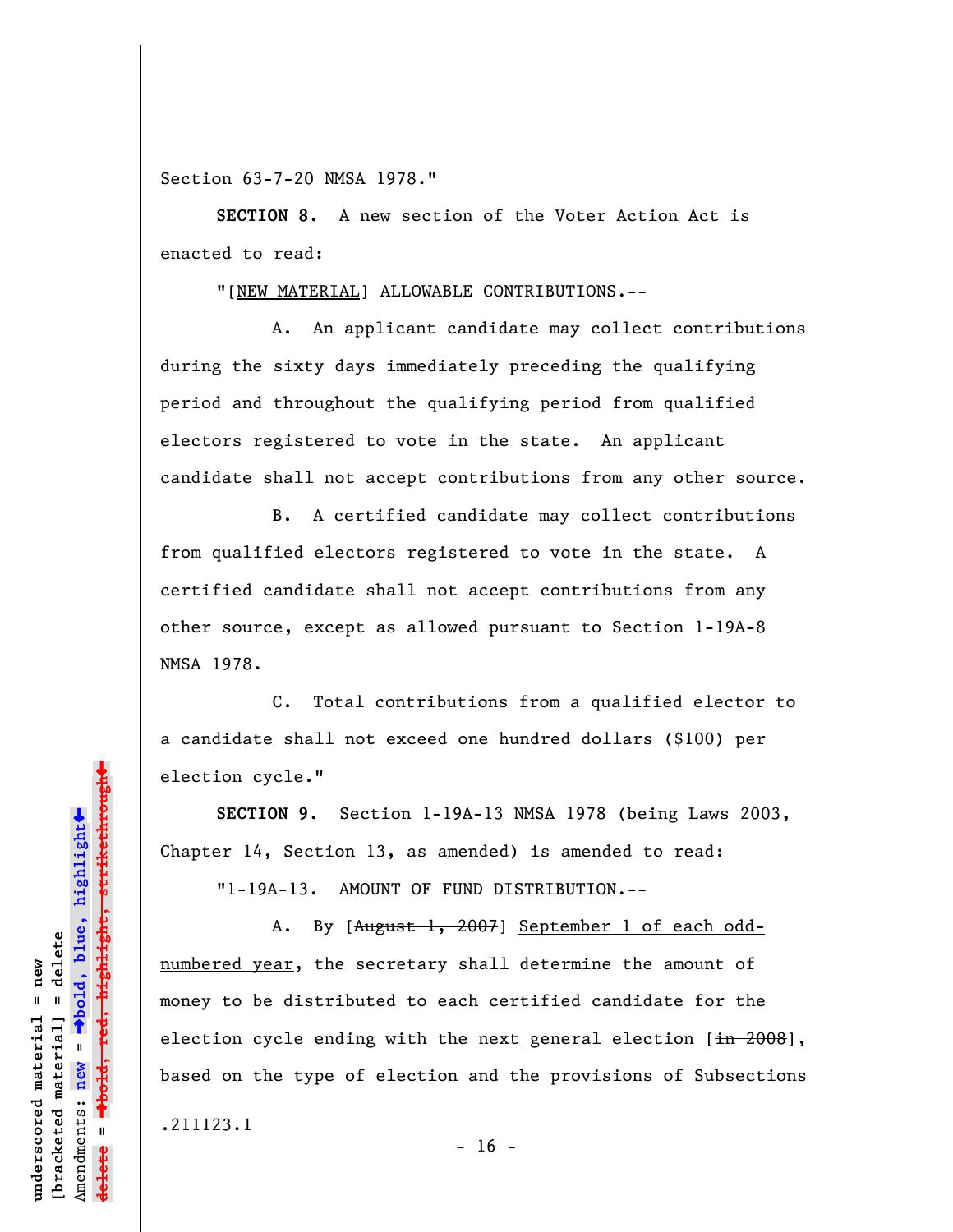B through HJC→F G←HJC of this section.

B. For contested primary elections, the amount of money to be distributed to a certified candidate is equal to the following:

(1) for the office of public regulation commissioner, twenty-five cents (\$.25) for each voter of the candidate's party in the district of the office for which the candidate is running; and

(2) for the office of justice of the supreme court and judge of the court of appeals, fifteen cents (\$.15) for each voter of the candidate's party in the state.

C. For uncontested primary elections in which another candidate has filed a declaration of candidacy for nomination in another party's primary for the same office HJC $\rightarrow$ and that candidate's primary is contested HJC, the amount of money to be distributed to a certified candidate is equal to [fifty] twenty percent of the amount specified in Subsection B of this section.

HJC $\rightarrow$ D. For uncontested primary elections in which **another candidate has filed a declaration of candidacy for nomination in another party's primary for the same office, but no primary for the office is contested, the amount of money to be distributed to a certified candidate is equal to the average of the amount each candidate would receive pursuant to**

 $\ddag$ 

.211123.1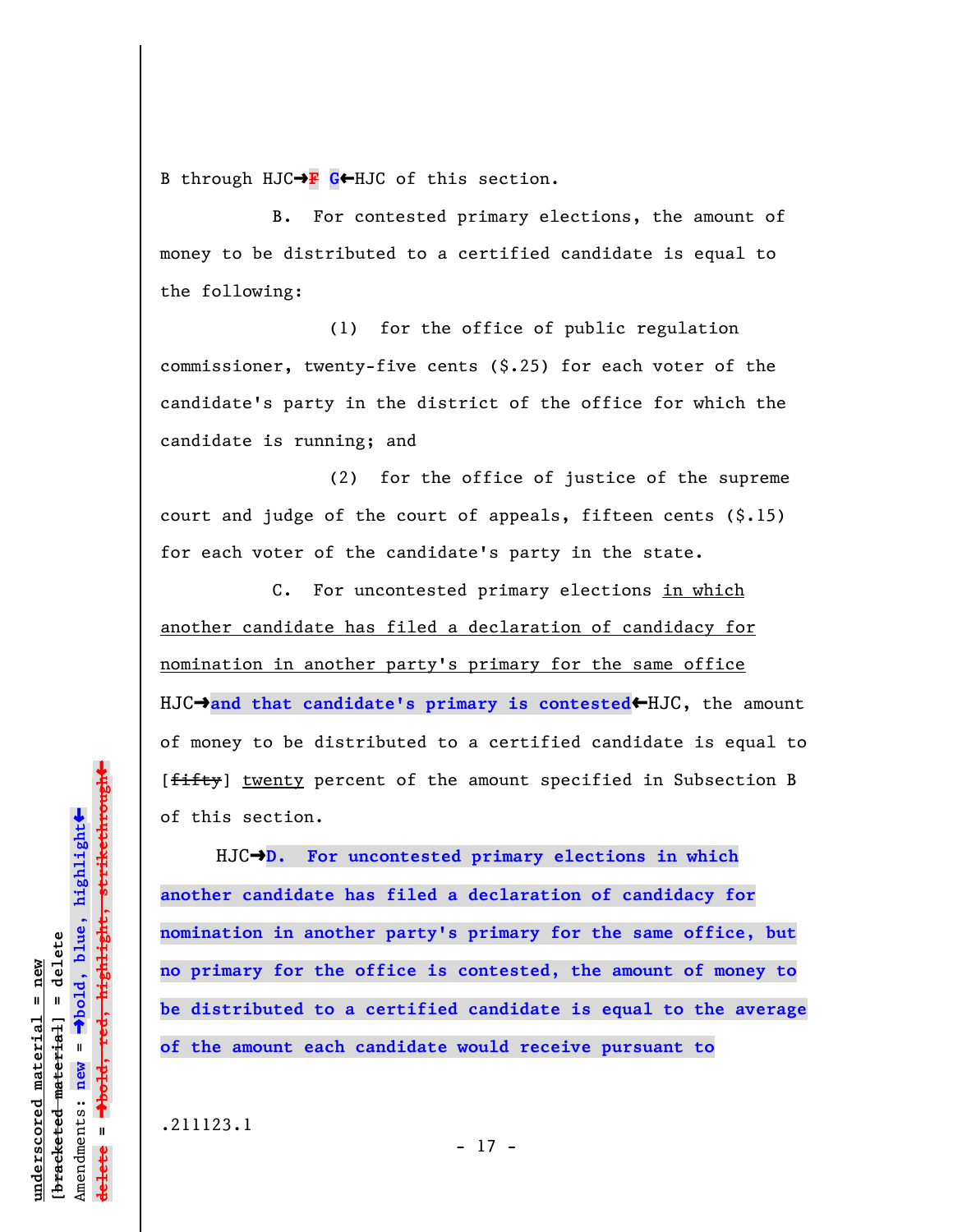Subsection B of this section. HJC

HJC $\rightarrow$ **D.** E.<sup>+</sup>HJC For contested general elections, the amount of money to be distributed to a certified candidate is equal to the following:

(1) for the office of public regulation commissioner, twenty-five cents (\$.25) for each voter in the district of the office for which the candidate is running; and

(2) for the office of justice of the supreme court and judge of the court of appeals, fifteen cents (\$.15) for each voter in the state.

HJC $\rightarrow$ **E. F.** $\leftarrow$ HJC [For uncontested general elections, except as provided in Subsection I of this section, the amount of money to be distributed to a certified candidate is equal to fifty percent of the amount specified in Subsection D of this section.] If a general election race that is initially uncontested later becomes contested because of the qualification of SJCº**an independent or minor party candidate to** appear on the ballot+SJC SJC+a candidate<sup>+</sup>SJC for that race, an [additional] amount of money shall be distributed to the certified candidate to make that candidate's [total] distribution amount equal to the amount distributed pursuant to Subsection HJC→**D E**←HJC of this section.

HJC→F. G.←HJC Once the certification for candidates for the primary election has been completed, the secretary shall calculate the total amount of money to be .211123.1 - 18 -

 $\ddag$ º**bold, red, highlight, strikethrough**  $\ddot{\bullet}$ º**bold, blue, highlight** bracketed material] = delete **[bracketed material] = delete** inderscored material = new **underscored material = new** Amendments: **new** =  $\bar{\mathbf{u}}$ Amendments: new **delete =**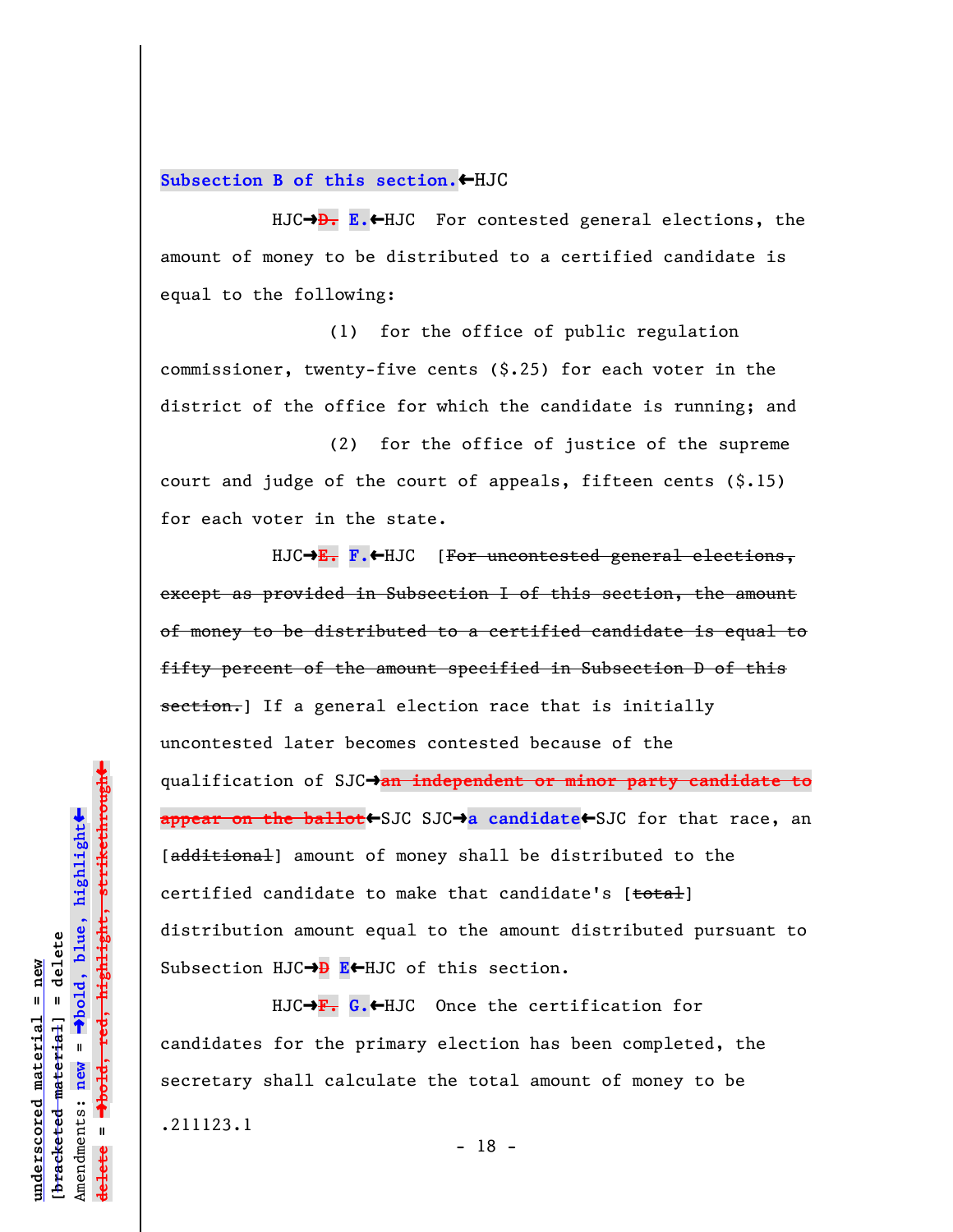distributed in the primary election cycle, based on the number of certified candidates and the allocations specified in this section. [The secretary shall increase the total amount by twenty percent to provide funds for additional matching funds in the primary election.] The secretary shall also prepare an estimate of the total amount of money that might be distributed in the general election cycle. [This estimate shall be increased by twenty percent to provide funds for additional matching funds in the general election.] If the total amount to be distributed in the primary election cycle [plus the added twenty percent] and the estimated total amount to be distributed in the general election cycle [plus the added twenty percent, all taken together exceed the amount expected to be available in the fund, the secretary shall allocate the amount available between the primary and general election cycles. This allocation shall be based on the ratio of the two total amounts.

HJC→G. H.←HJC If the allocation specified in Subsection HJC $\rightarrow$ **F** G $\leftarrow$ HJC of this section is greater than the total amount available for distribution, then the amounts to be distributed to individual candidates, specified in Subsections B through HJC $\rightarrow$ **E** F←HJC of this section, shall each be reduced by the same percentage as the reduction by which the total amount needed has been reduced relative to the total amount available.

.211123.1

**underscored material = new [bracketed material] = delete**

bracketed material] = delete mderscored material = new

Amendments: **new** =

Amendments: new

 $\mathbf{I}$ 

**delete =**

º**bold, blue, highlight**

º**bold, red, highlight, strikethrough**

 $\ddot{\bullet}$ 

 $\ddag$ 

- 19 -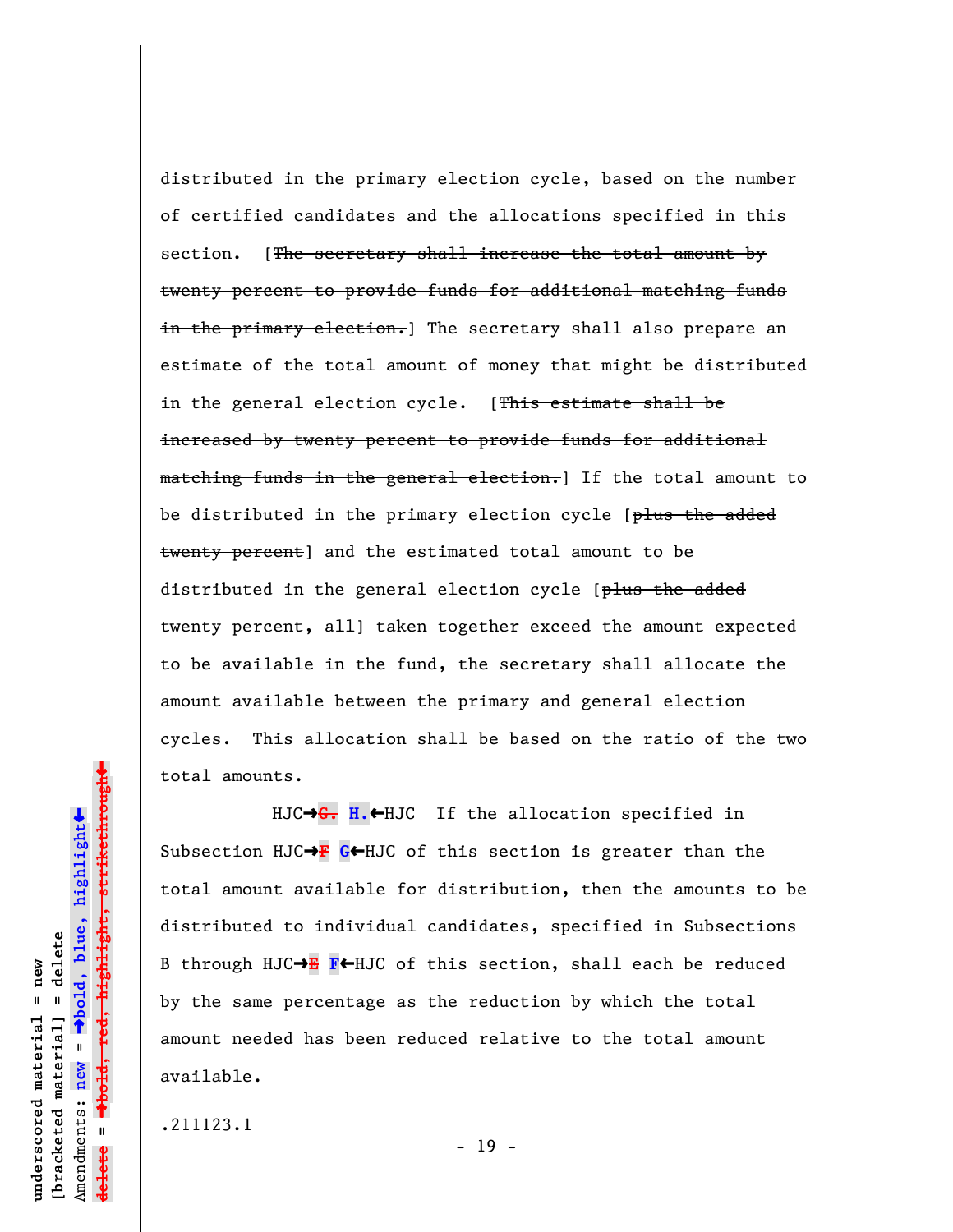HJC→H. I.←HJC At least every two years after January 1, 2007, the secretary shall evaluate and modify as necessary the dollar values originally determined by Subsections B through HJC $\rightarrow$ **E F** $\leftarrow$ HJC of this section and shall [consider and account for inflation in the evaluations] increase the amounts by the percentage of the preceding two calendar years' increase of the consumer price index for all urban consumers, United States city average for all items, published by the United States department of labor.

HJC→<del>I.</del> J.←HJC No money shall be distributed to candidates in judicial retention elections [No money shall be distributed to judicial candidates in uncontested general elections; provided that if a general election race that is initially uncontested later becomes contested, the certified judicial candidate shall receive a distribution in accordance with Subsection D of this section], and except as provided in Subsections C HJC $\rightarrow$ and E+HJC HJC $\rightarrow$ , D and F+HJC of this section, no money shall be distributed to a candidate in an uncontested election."

**SECTION 10.** Section 1-19A-17 NMSA 1978 (being Laws 2003, Chapter 14, Section 17) is amended to read:

"1-19A-17. PENALTIES.--

A. In addition to other penalties that may be applicable, a person who violates a provision of the Voter Action Act is subject to a civil penalty of up to ten thousand .211123.1

**underscored material = new [bracketed material] = delete**

bracketed material] = delete inderscored material = new

Amendments: **new** =

Amendments: new

 $\mathbf{u}$ 

**delete =**

º**bold, blue, highlight**

º**bold, red, highlight, strikethrough** Dold, red, highlight, strikethrough

 $\ddot{\bullet}$